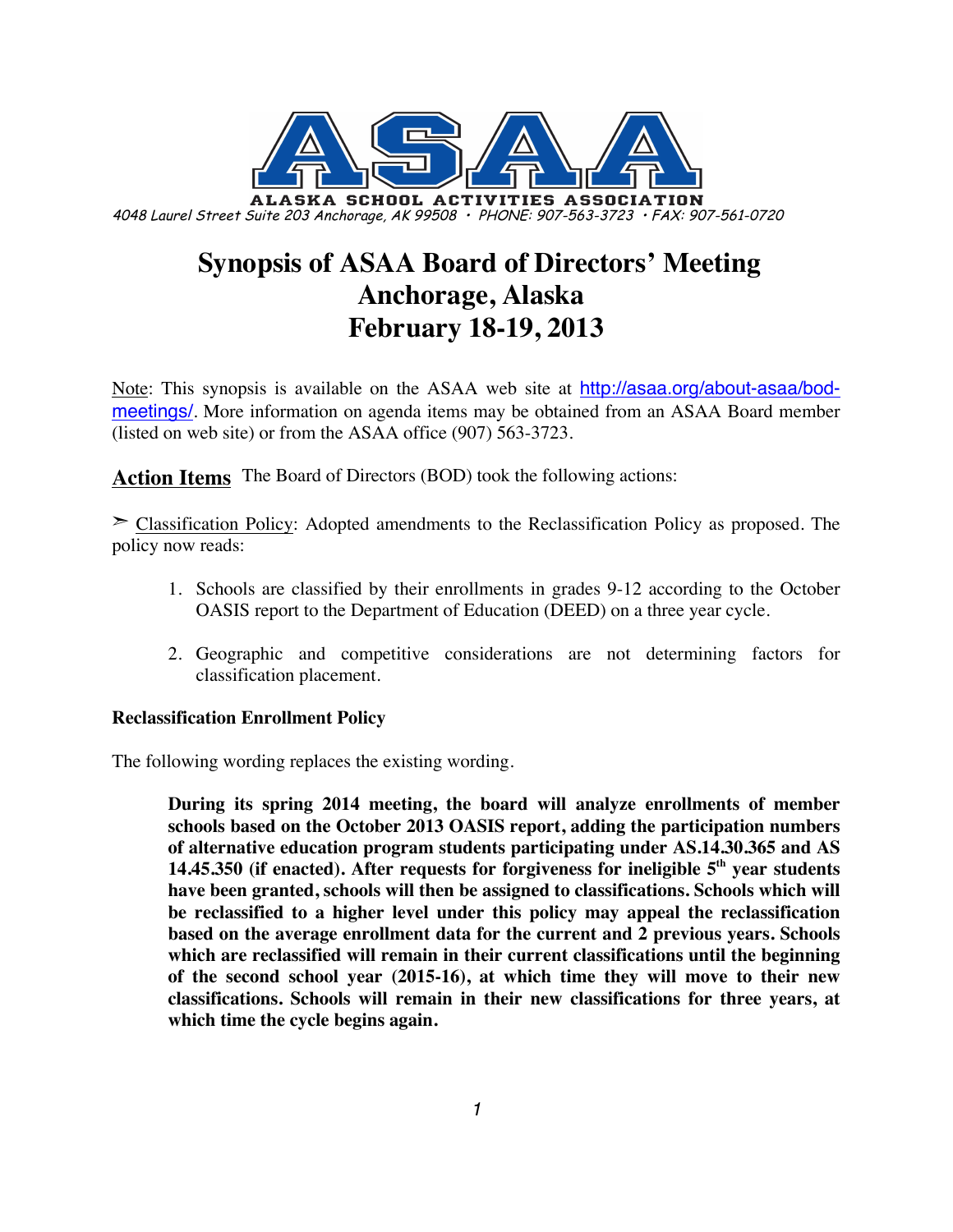#### **Sample Schedule**

**April 2014 – check enrollments/reclassify schools/schools may appeal 2014-15 – schools remain at current classifications 2015-16 – schools move to new classifications 2016-17 – schools remain at current classifications April 2017 – check enrollments/reclassify schools/schools may appeal 2017-18 – schools remain at current classifications 2018-19 – schools move to new classifications 2019-20 – schools remain at current classifications April 2020 – check enrollments/reclassify schools/schools may appeal 2020-21 – schools remain at current classification 2021-22 – schools move to new classifications etc.**

#### **Example**

**Smith High School is a 2A school with an enrollment of 155 in April of 2014 (including alternative education program students). There is no request for forgiveness so the board reclassifies Smith High School to 3A beginning in 2015-16 (the school remains at the 2A level in 2014-15). Smith High School is 3A school in 2015-16, 2016-17 and 2017-18. During the April 2017 board meeting, the school's enrollment is 149 and the board reclassifies the school to 2A beginning in the 2018- 19 school year. The school remains at the 2A level for 2018-19, 2019-20 and 2020-21. During the April 2020 board meeting, the school's enrollment is 145 and so the school remains in the 2A classfication and a new three year cycle begins in the 2021- 22 school year.**

#### (Carried 7-1)

➣ Sports Medicine Advisory Committee (SMAC) Recommendations: The board took the following actions:

1. Dr. Keller/Dr. Brand moved:

"to recommend to the ASAA Board of Directors that the team medical staff be permitted to freely move outside of the team box while respecting the 2 yard barrier from the sideline for football. And that this policy be disseminated to all football officials associations throughout the state."

Approved the motion with the following provisions: Football – from 20 yard line to 20 yard line Soccer – add 5 yards to each end of the team space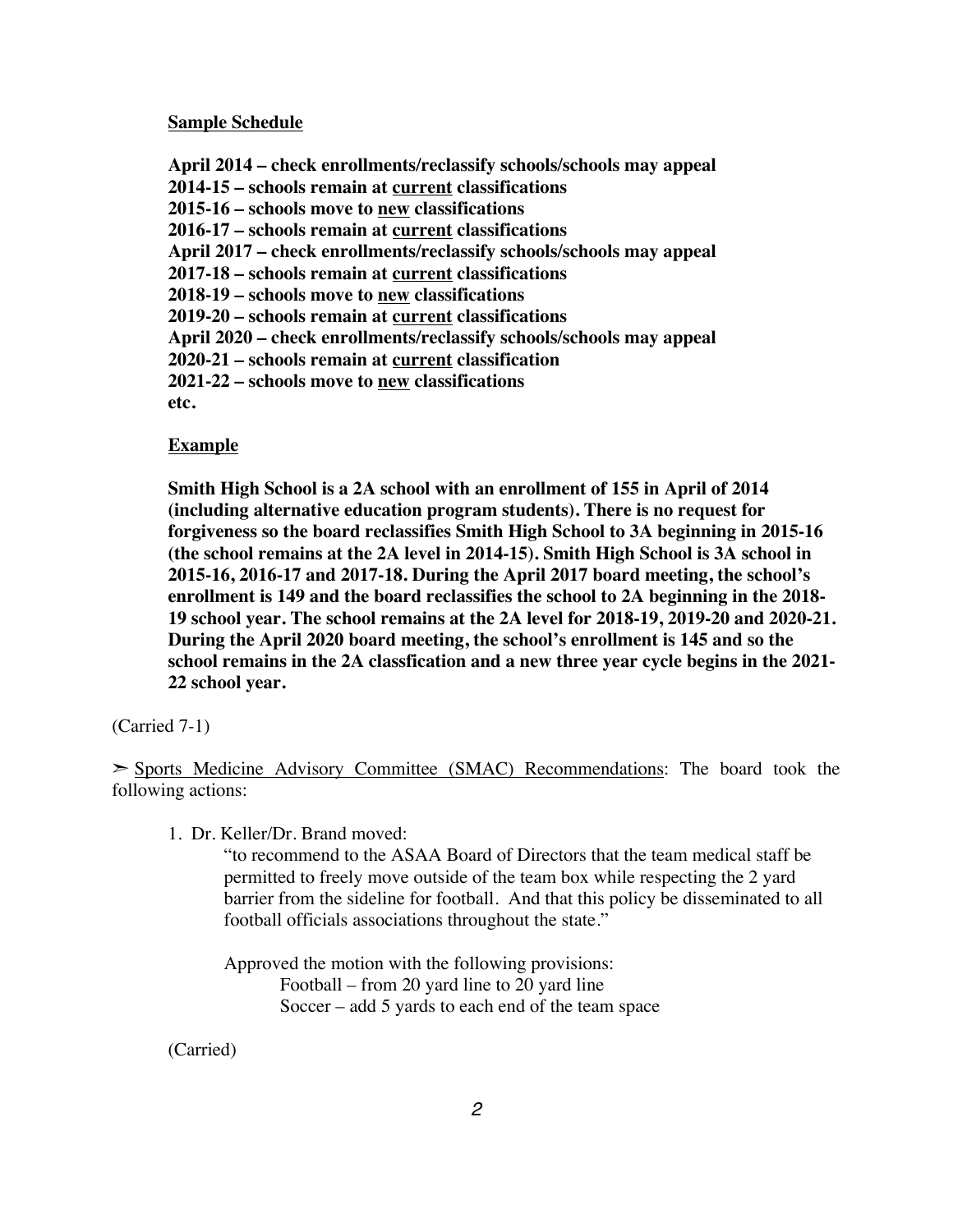2. Dr. Brand/Dr. Lehman moved:

"to recommend to the ASAA BOD that up to 2 medical personnel be allowed into the hockey coach box in addition to the 5 team personnel as allowed by the NFHS."

(Carried)

3. Dr. Brand/Dr. Lehman moved:

"to recommend that the ASAA Board adopt the following the NFHS position statements."

"The NFHS regularly distributes position statements and guidelines to promote public awareness of certain health and safety-related issues. Such information is neither exhaustive nor necessarily applicable to all circumstances or individuals, and is no substitute for consultation with appropriate health-care professionals. Statutes, codes or environmental conditions may be relevant. NFHS position statements or guidelines should be considered in conjunction with other pertinent materials when taking action or planning care. The NFHS reserves the right to rescind or modify any such document at any time. "

### *Position Statements*

*- Anabolic Steroid Use - Energy Drinks -Lightning Protocol -Hydration -Medical Appliances -Mouth Guards -Heat Acclimatization -Wrestling Skin Concerns -Supplements -Athlete Hygiene -Soccer Headgear -Emerging Technology*

(Carried)

4. "ASAA should penalize schools for violation of the concussion policy."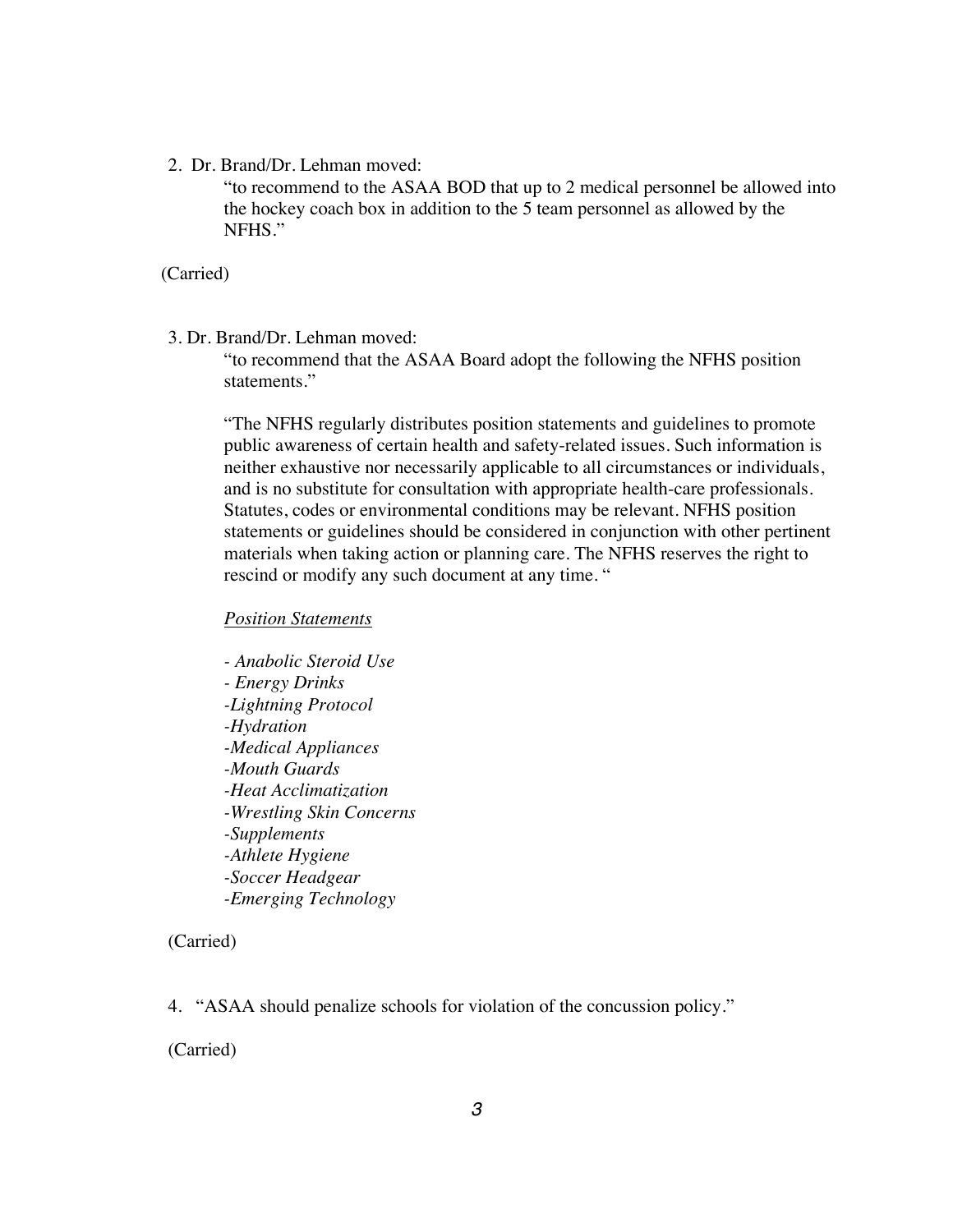*5. "*Recommend that all coaches, team physicians, trainers, school nurses and AD's be required to take the NFHS's "Concussion in Sport: What You Need to Know" course and review the CDC information."

(Carried)

6. "ASAA continue to provide appropriate medical coverage for state championships. Care providers should be compensated for expenses and recognized for their service."

(Carried)

7. "ASAA should review the ASAA Concussion Policy to make sure that it is clearly stated that the policy and forms are minimum for schools."

(Carried)

8. "The SMAC recommended a uniform policy for wrestling mat clean up procedures. The NFHS General Guidelines for Sports Hygiene, Skin Infections and Communicable Diseases states, in part:"

"…Clean all (contaminated surfaces) and equipment with disinfectant before competition or before returning to competition…"

It was reported that some schools are using Simple Green to clean mats – not a disinfectant.

(Carried)

9. "SMAC asked ASAA to consider having a "dead week" between regional and state tournaments to let injured students heal."

(Defeated)

10. "SMAC asked for clarification that a student who returns to competition prior to completing the RTP protocol is ineligible."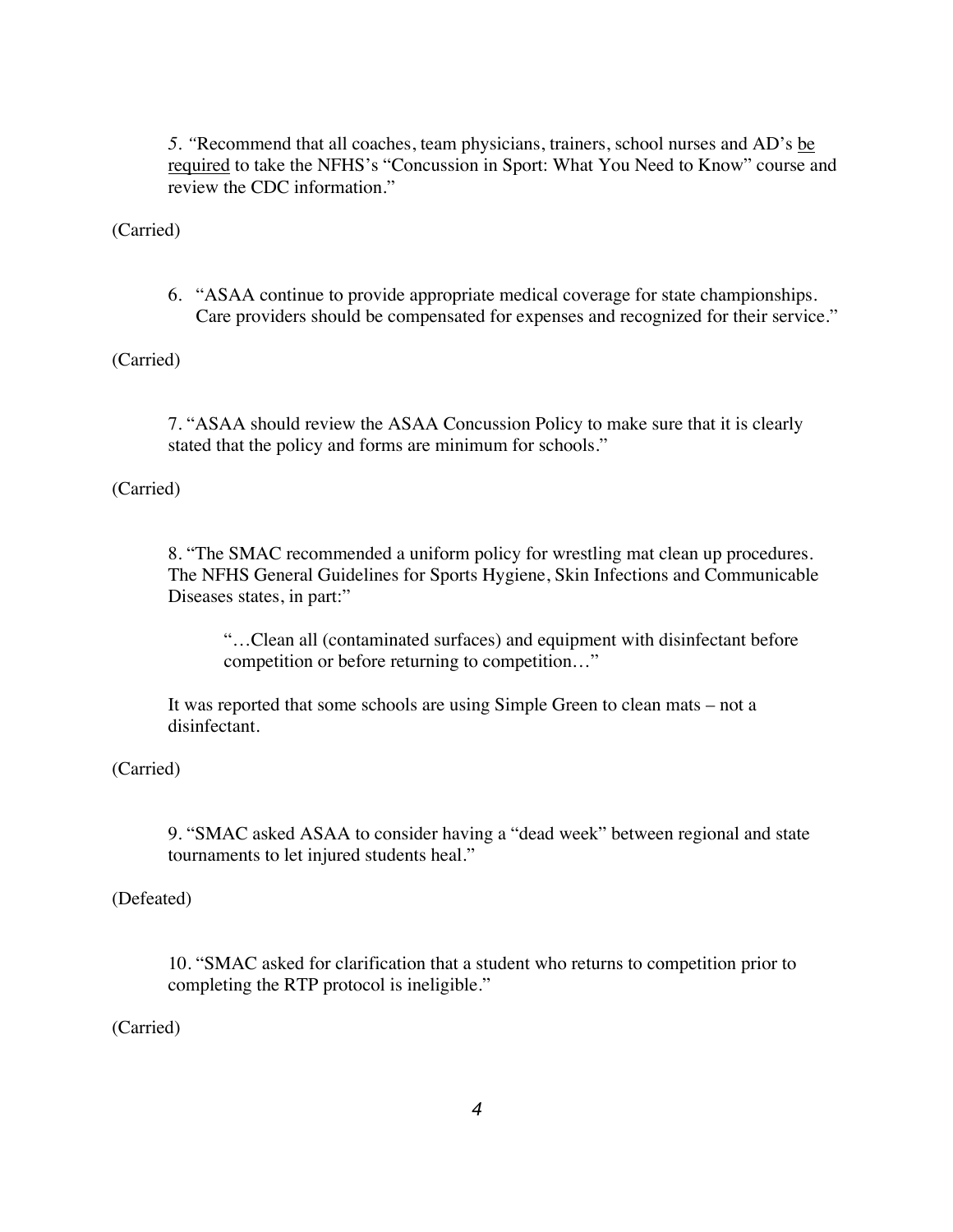11. "SMAC asked ASAA to support the development of an Athletic Training Program at UAF." (The executive director wrote a letter of support.)

(Carried)

12. "SMAC asked Board to encourage schools to hire athletic trainers."

(Carried)

13. "SMAC recommends that ASAA contact youth sports organizations on concussion management and offer use of materials."

(Carried)

14. "SMAC recommends that ASAA's concussion policy require schools to report concussions through the on-line system upon completion of the RTP protocol."

(Carried)

15. "SMAC recommends that coaches be mandated to take the NFHS course- "Concussion in Sports-What You need to Know" when recertifying for first aid."

(Carried)

16. "SMAC recommends that all schools should make every attempt to have qualified medical personnel on site for games with high level of risk – football, wrestling, hockey. Also, that schools have specific Emergency Action Plans for each athletic site and that they rehearse the plans."

#### (Tabled)

17. Following a discussion on SMAC's recommendation that each school district sponsor an updated Concussion Awareness symposium at least once every 4 years and work with ASAA to develop a product to meet this standard, the board adopted the following statement:

"Each ASAA region will review and discuss concussion awareness at least once every 4 years and will work with ASAA to develop a product to meet this standard."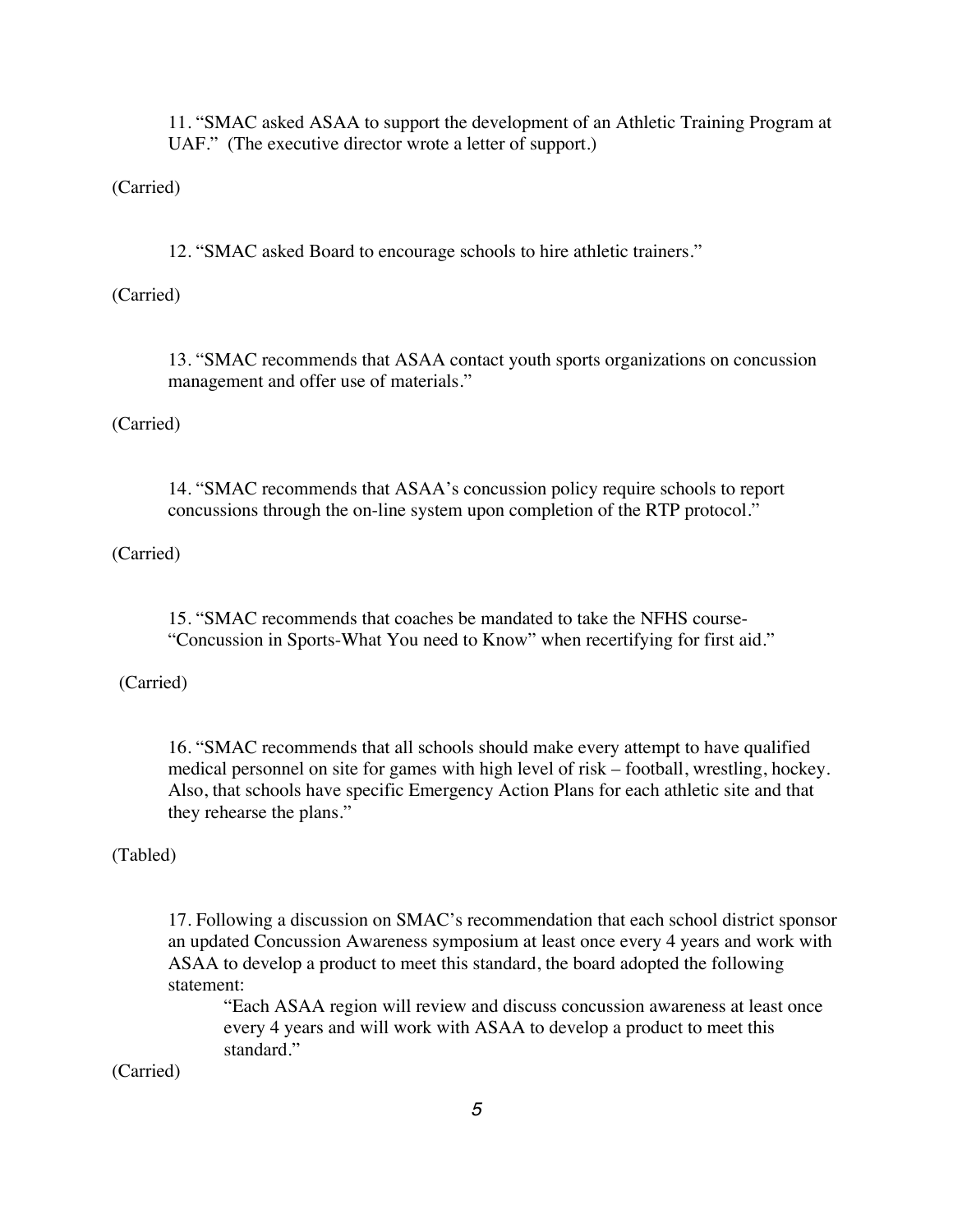$\geq$  Membership Application: Approved the membership application for the the Kuskokwim Learning Academy effective in 2013-14. The school will be a 2A school in Region 1.

(Carried)

➣ Calendar Revisions: Adopted revised dates for the 2013-14 statewide calendar.

Nordic Skiing – Kincaid Park – from February 27-28, March 1 to February 20-22, 2014 (date conflict for site host)

World Language Declamation – East Anchorage High School – from February 22 to March 1, 2014 (date conflicted with new state DDF site)

ASAA Board Meeting – Anchorage – from December 9-10 to December 15-17, 2013, From April 21-22 to April 27-29, 2014

Statewide Scheduling Meeting – Anchorage – from February 5 to January 29, 2014

(Carried)

 $\geq$  State Tournament Bids – Accepted the following bids for state tournaments:

Baseball – 2014 – accepted the bid from Sitka High School

(Carried 6-1, Region 2 absent)

DDF – 2014-16 – accepted the amended bid from UAA/ASD

(Carried - Unanimous Consent)

➣ Bylaw Amendment Article 12, Sections 5 and 9, Undue Influence: Defeated a proposal from Region 3 that would have amended the bylaw to to permit foreign exchange students who live with a member of a school's coaching staff to be eligible for all sports except those coached by the host coach.

(Failed 3-4)

The board directed the ED to send out a proposed amendment which would authorize a school to request a waiver for a foreign exchange student who lives with a school coach when it can be demonstrated that that student was not recruited.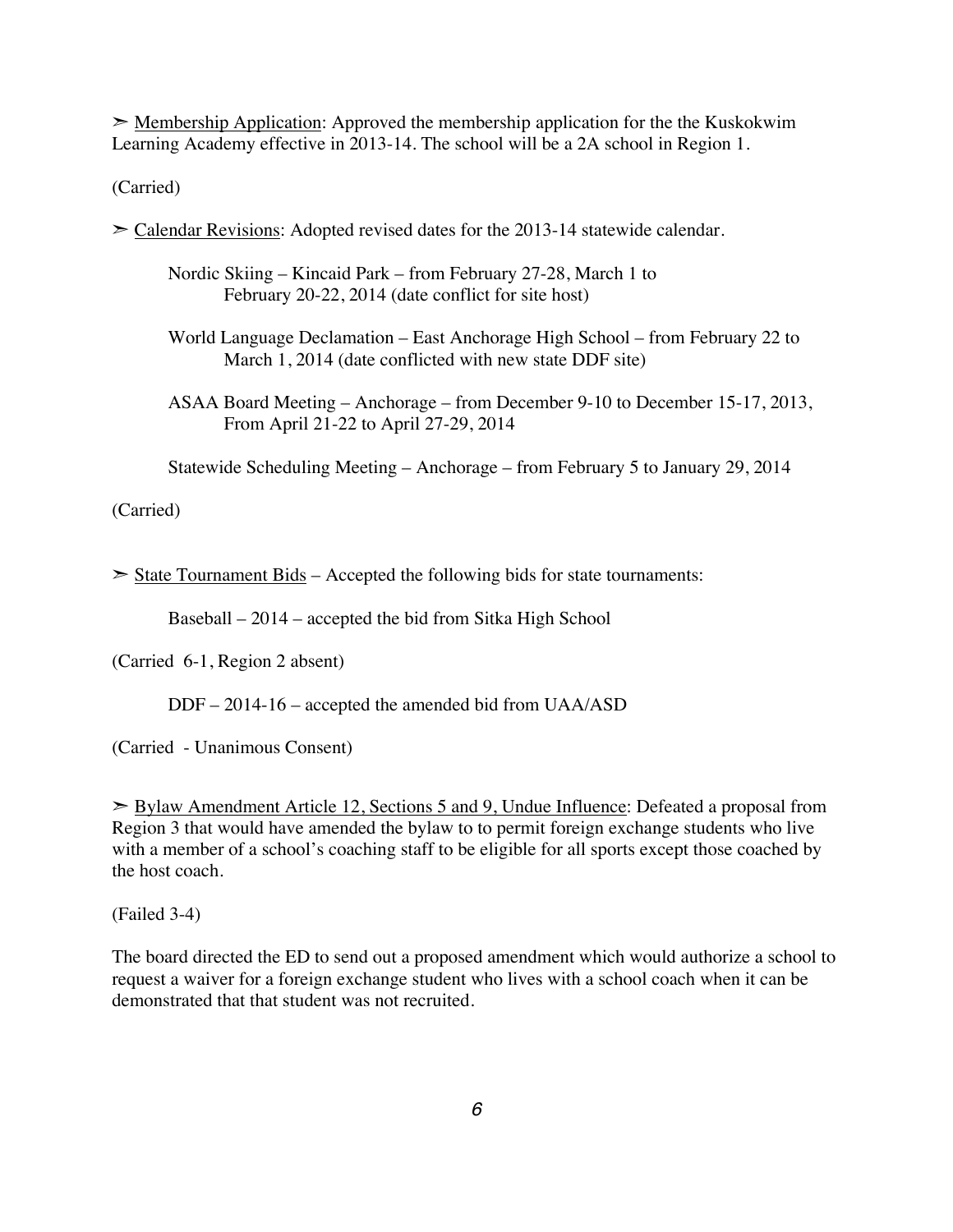**Reports** The BOD heard the following reports:

- Board Members
- State Tournaments
- Finance Committee
- Student Government
- Officials/Coaches/WPI
- Marketing
- Play for Keeps, Win for Life
- Technology
- Sports Medicine Advisory Committee (SMAC), Concussions
- Executive Director

**Public Comments** Many students and adults testified in support of girls hockey, both in person and by phone.

**Workshop Items** Held a workshop on finances and pending legislation that may effect interscholastic activities.

**Student Eligibility Hearing** No hearing was conducted.

**Tabled Items** Moved the following items to the discussion or action agenda –

- 1. SMAC recommendations
- 2. Bylaw Article 12, Section 2. D., Use of Junior High-Middle School Students  $(8<sup>th</sup>$ graders)
- 3. Football playoff format

**Discussion Items** The BOD discussed the following items:

➣ State Tournament Bids: Reviewed and discussed a bid for the 2014 state baseball tournament from Sitka High School, and a bid from UAA/Anchorage School District to host the 2014-16 state DDF tournament. This bid replaced an earlier bid rejected by the board. Reviewed a staff analysis of the anticipated financial impacts on the Association. Action will be taken later in the agenda.

➣ Media Sponsorships: Heard and discussed a staff report on the agreements recently signed with GCI and PlayOnSports to provide television and webstream coverage of the upcoming March Madness Alaska state basketball tournament. GCI will televise the 8 championship games throughout the state with a delay in the Anchorage market. PlayOnSports will webstream all 118 games under a pay per view model. This will all be done at no cost to ASAA. If the venture is successful, all parties will seek a multi-year agreement with rights fees paid to ASAA.

➣ Conferences and State Tournament Berths: Postponed discussion on the analysis of conferences and state tournament berths in individual sports until the April meeting. Staff had not had the opportunity to compile all the data prior to the meeting.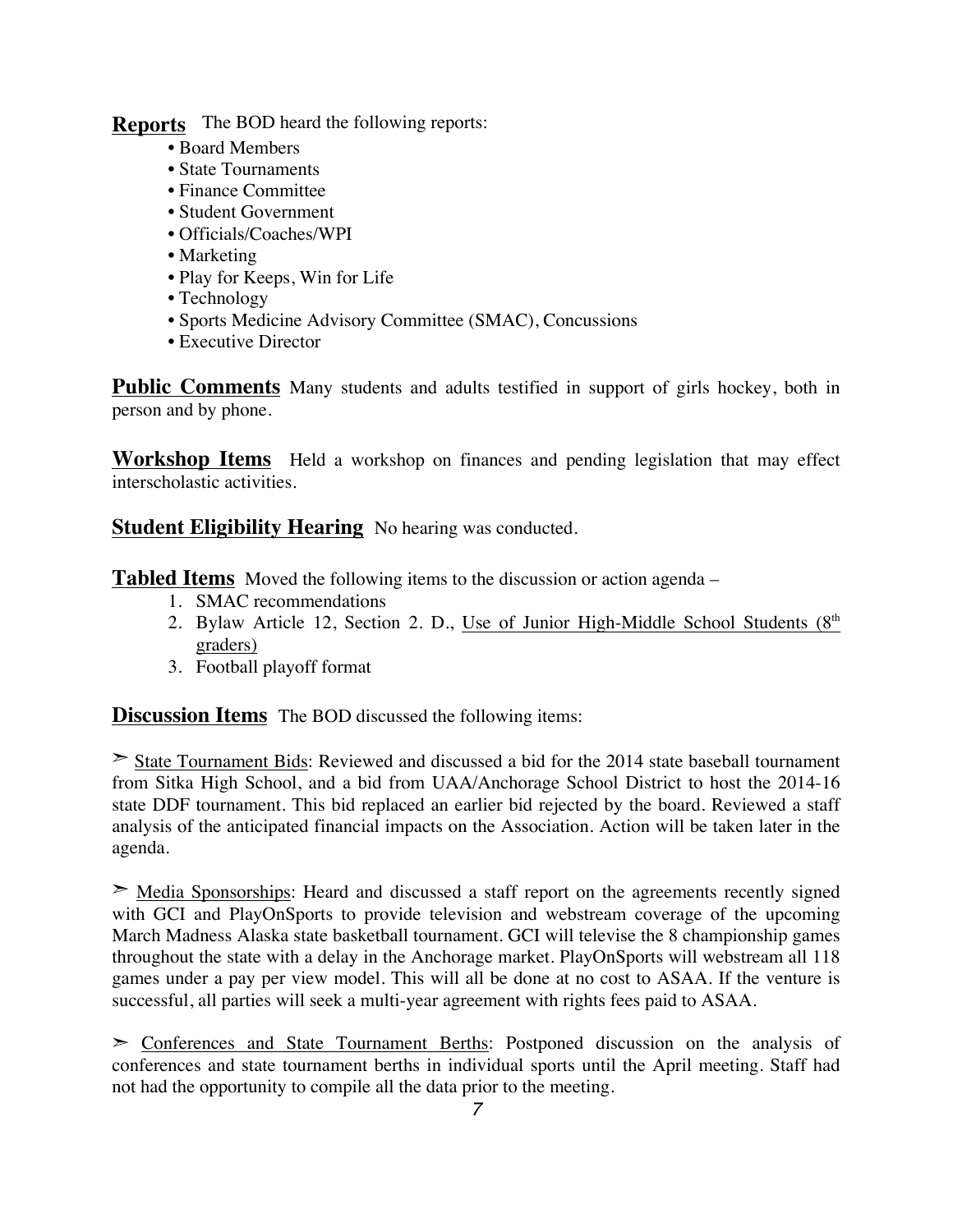$>$  USDOE, OCR Announcement – Students with Disabilities: Discussed this recent interpretation by OCR which specifies accomodations which must be made for disabled students to participate in interscholastic activities. Jim Brennan, ASAA legal counsel, presented his opinion on bylaw amendments which should be made to clarify OCR's intent under the interpretation. This will be an action item during the April board meeting.

➣ Legislation: Reviewed SB41 by Senator Dyson, which if passed, will amend SB119 (the homeschool bill) to include private and religious schools as potential schools of eligibility for students enrolled in "alternative education programs" as defined in AS 14.30.365. No opposition to the bill was expressed. The bylaws will be amended to reflect these changes during the April board meeting.

Discussed a Governor's bill which amends AS 47.17.020 to add athletic coaches to the list of those must report to the State if they have a reasonable cause to suspect that a child has suffered harm as a result of child abuse or neglect. No opposition to the bill was expressed.

Reviewed and commented on documents prepared to assist students, families, schools and districts in the implementation of AS 14.30.365 (the homeschool bill) which becomes effective on July 1, 2013.

 $\geq$  Bylaw Article 12, Sections 5 and 9 – Foreign Exchange Students Living with a School's Coach: Continued discussion on the current rules which deny athletic eligibility to a foreign exchange student who lives with a member of the school's coaching staff or whose housing is arranged by a coach. Region 3 proposed that the rule apply only to those sports actually coached by the host coach. Realizing that dropping the rule could have negative consequences throughout the state, the board asked staff to develop an amendment which would authorize schools who have an exchange student living with a coach, to request a waiver by demonstrating that the student had not been recruited. This will be an action item during the April meeting.

➣ Bylaw Article 7, Section 9 – Joint Participation and Cooperative School Programs: Reviewed a rewrite of this Article done at the board's request to make it more concise. This will be an action item during the April board meeting.

 $\geq$  Bylaw Article 2, Section 3 – Self-Reporting of Violations: Continued discussion on the current wording which states, in part:

"C. Self-Reporting: A member school shall report its own violations for any infraction of the Bylaws or rules. Some degree of leniency, including waiver of minimum mandatory penalties, may be made in self-reporting cases since the majority of such infractions may not otherwise come to light…"

The board asked staff to rewrite the wording to clarify that financial penalties may be waived but not a game forfeiture under the "waiver of minimum mandatory penalties." This will be an action item during the April meeting.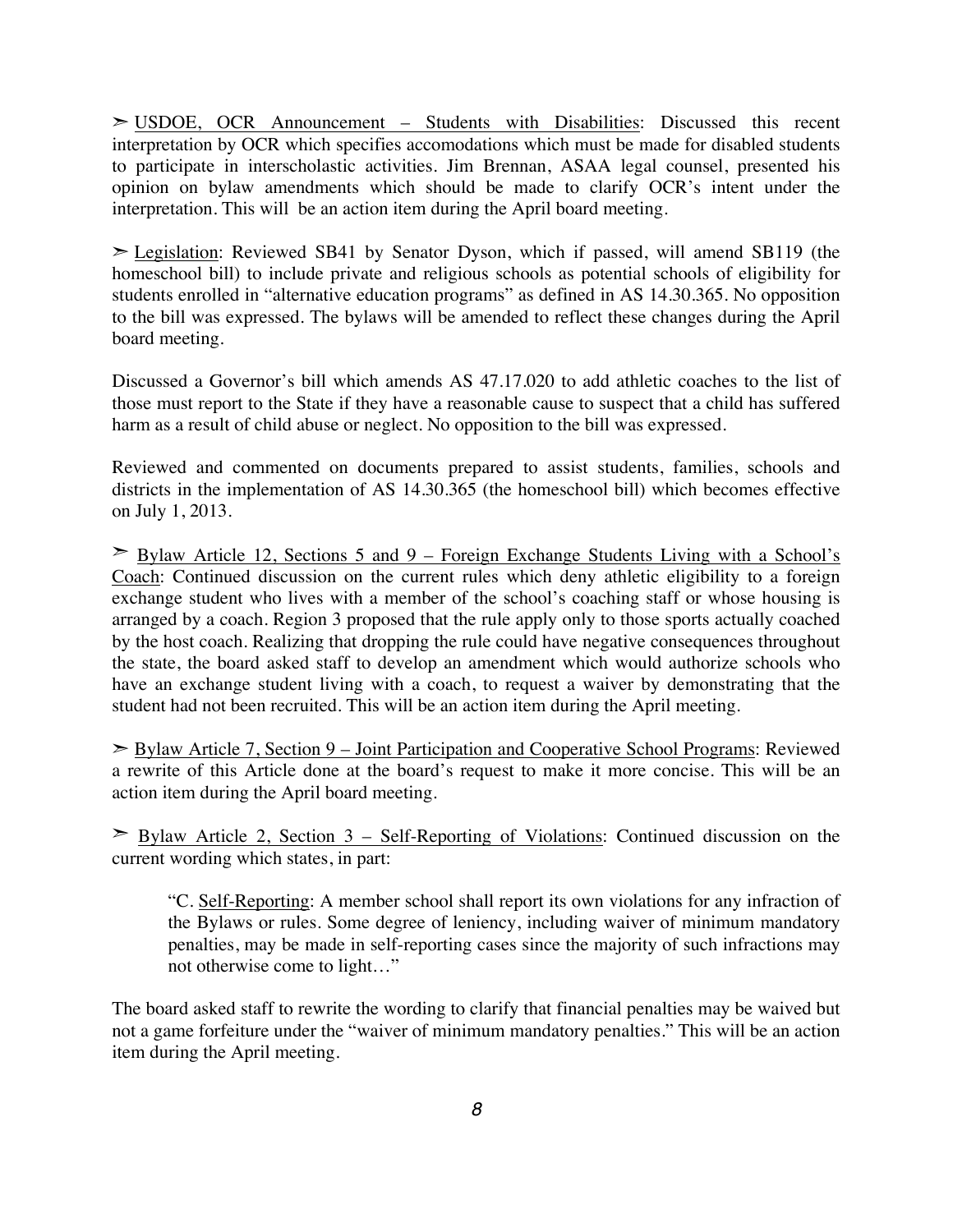➣ Football Playoffs: Discussed requests for conference and playoff realignment from Medium and Large schools following the placement of Juneau-Douglas High School and North Pole High School into the Medium School classification, Southeast Conference. The board asked that these proposals be discussed at upcoming regional meetings with action to be taken during the April board meeting.

 $\triangleright$  Wrestling: Discussed the possibility of using the national TrackWresting software program to record season match results and seed wrestlers for the two state tournaments. Staff is to send a proposal to the board prior to the state basketball tournament. This will be an agenda item during the April board meeting.

Region 1 asked that wrestling practice begin on a Wednesday, instead of the traditional Monday start of all sports seasons. This will be an agenda item during the April board meeting.

Discussed the policy which specifies the penalty imposed on coaches who are ejected from matches. The board agreed that the current written policy is the correct interpretation.

 $\geq$  Hockey: The board has been discussing girls hockey for the past few meetings. There have been requests to consider girls hockey as a separate sport under the Supplemental Rules while others want both boys and girls hockey to be treated the same. The board reviewed the following proposal which will be an agenda item during the April board meeting. There was considerable discussion on the "windows" in which high school players can play games with their "comp" teams. Many supporters, including students, parents and coaches, spoke in favor of keeping a girls hockey program.

Recommendation – It is recommended that ASAA make the following changes to girls hockey, beginning in 2013-14.

1. ASAA sanction Girls Hockey as a separate sport. Girls who attend schools which have both girls and boys hockey teams would only be able to play on the the girls team (as in basketball, soccer, etc.) Girls who attend a school which has only boys hockey, may play on that team making it co-ed.

2. Modify the supplemental rules in that two windows for dual participation be adopted which apply to all girls teams. Girls who play on boys (co-ed) teams must follow the dual participation windows in effect for the boys teams.

3. Rename the girls teams to reflect that they are school teams.

4. Accept the fact that all the teams are cooperatives and that they will stay that way for the foreseeable future. Grant an indefinite waiver to the cooperative rule.

5. ASAA form one conference of all 6 girls teams in the state (4 - Anchorage, 1 - Mat-Su, and 1-Fairbanks). Any additional teams in the future would join this conference. Conference bylaws and a game schedule be adopted, and a conference commissioner be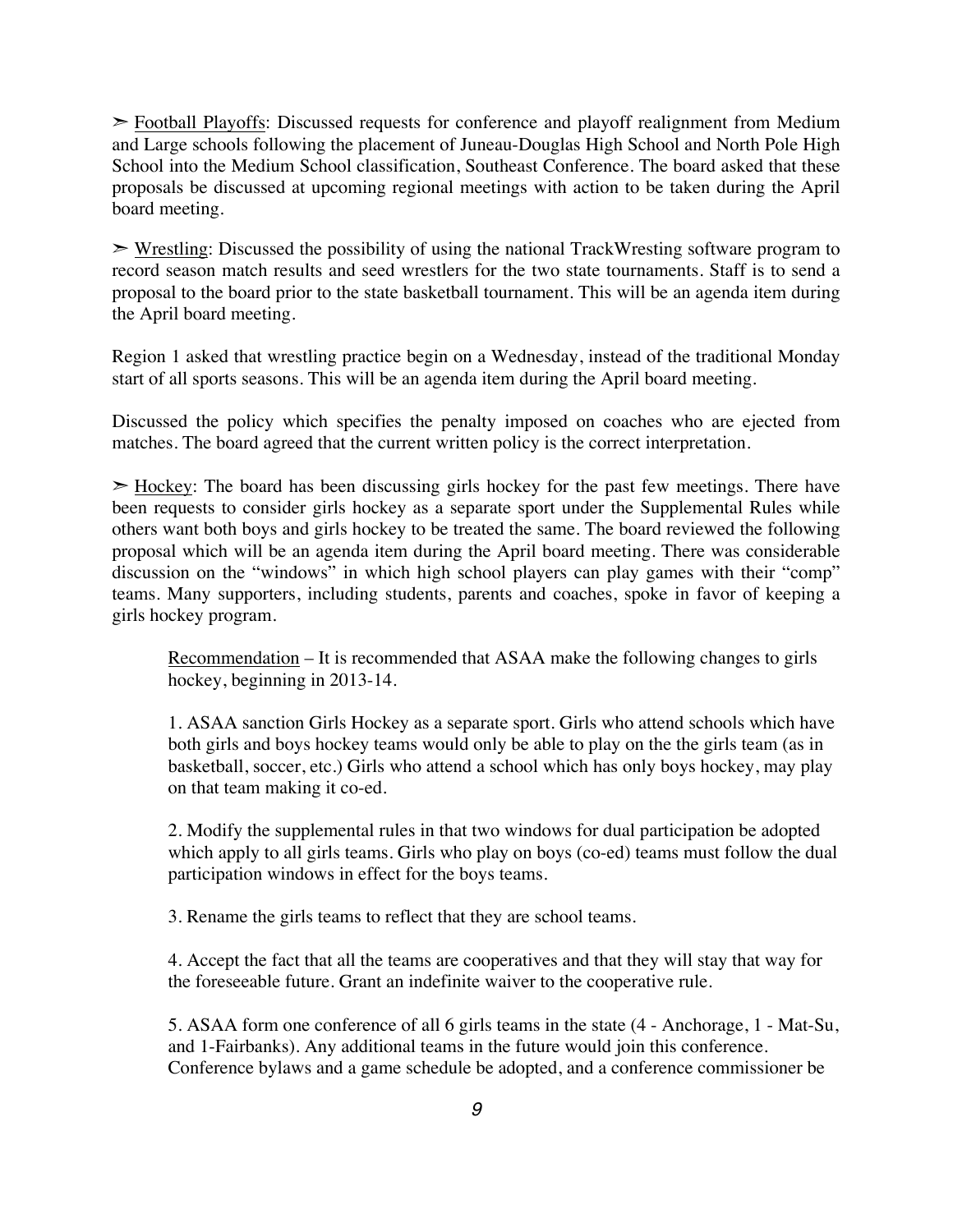selected. Develop a conference playoff system leading up to a state championship game.

6. Consider Region 6's state tournament proposal.

7. Seek regional input on this proposal. If supported, adopt for 2013-14. If not, drop girls hockey as a separate sport.

The board also reviewed and discussed a proposed amendment to the Supplemental Rules for hockey which might clarify the intent of the dual participation rule. The amendment states:

"ASAA prohibits students **(add) participating in high school hockey** from competing **(add) in any games** as a member of a non-school competitive or junior hockey team beginning with the first day **(add) of the high school hockey season, including tryouts,** until a school as completed its season…"

➣ Special Olympics-Unified Sports: Heard an update from Sarah Arts, Special Olympics Alaska, on the progress to date on developing Unified Sports teams at high schools in both 3 on 3 basketball and track and field. There will be track and field competition during both regional and state tournaments.

 $\triangleright$  Gymnastics: Tabled further disccusion, at the request of Region 6, to move the gymnastics season from fall to spring. This may be a discussion item during the April board meeting.

➣ Mixed-Six Volleyball State Tournament and Berths: Board asked staff to finalize a 9 team state tournament proposal and cost analysis based on the growth of the sport in Region 2. This will be a discussion item during the April board meeting with potential action during the special board meeting in May.

 $\geq$  Length of Board Meeting: Discussed the past few meetings where the board failed to complete its agenda items due to time constraints, postponing some important items to a later meeting. The board agreed to extend the December and April meetings from 2 to 2 ½ days, while keeping the October and February meetings in their 2 day formats.

 $\geq$  Gold Lifetime Pass: Reminded the board members to submit their nominations for the ASAA Gold Lifetime Pass. Each region may nominate one individual per year who meets the stated qualifications under ASAA policy.

➣ Youth Sports Safety Alliance: Discussed a recent document from the recently formed Youth Sports Safety Alliance which met in Washington, DC in early February. The board agreed that the idea of promoting student safety is important but that many aspects of the policy are not feasible in Alaska. The NFHS, representing all state high school associations, has also expressed serious concerns with the policy. The document begins with the "Secondary School Student Athletes' Bill of Rights." ASAA considers interscholastic activity participation to be a privilege, not a right, for those students who want to participate and who can meet school district and ASAA eligibility standards. The document specifies 9 General Recommended Actions, only 5 of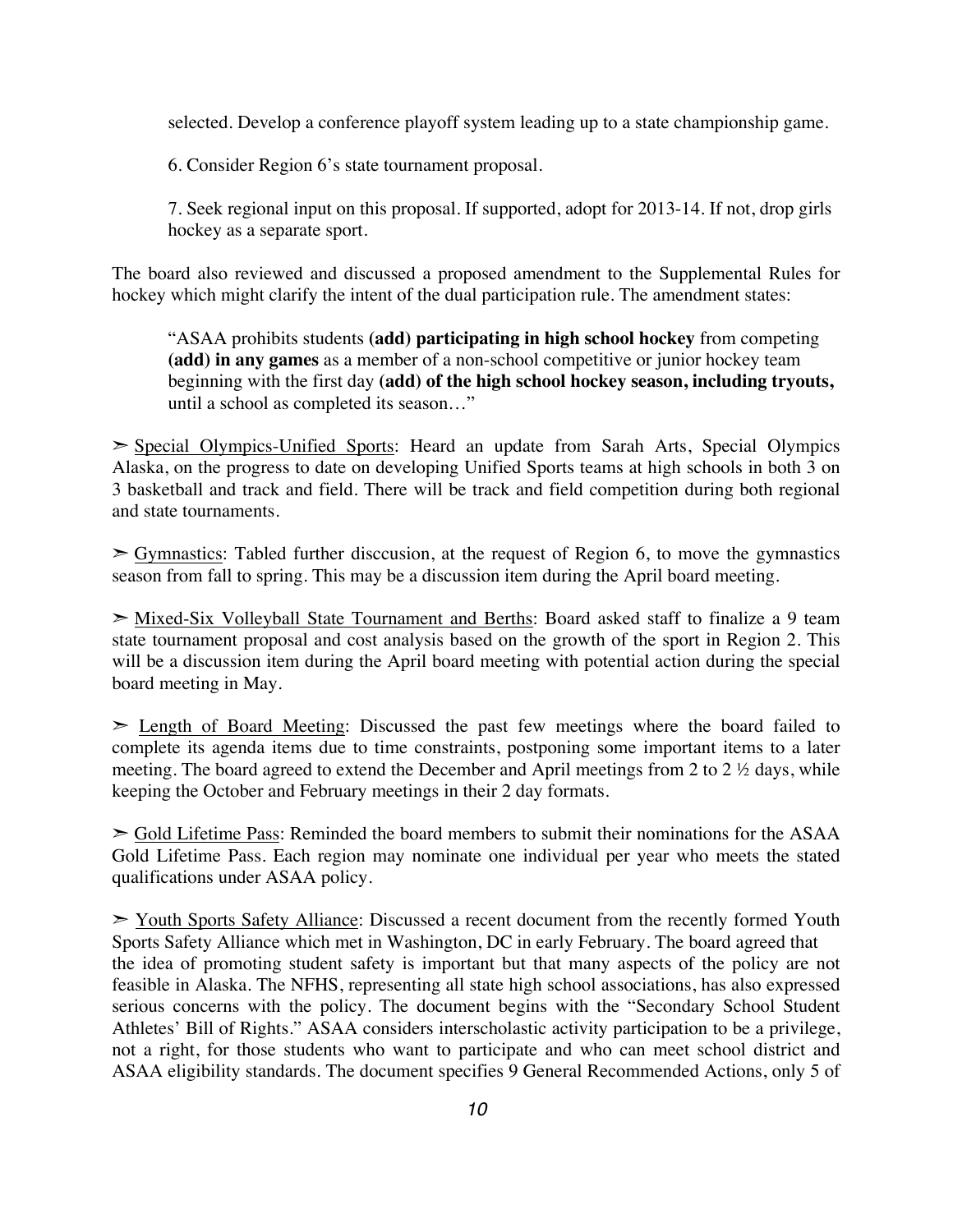which might be achievable in Alaska schools. Items under the Specific Recommended Actions include Cardiac Events, Neurologic Injuries, Environmental/Exertional Conditions and Dietary/Substance-Induced Conditions. Staff was directed to send a letter of concern to the NFHS. This document was previously sent to school superintendents.

 $\geq$  Article 12, Section 9, 16. Boarding School Transfer Rule: Discussed the rule with representatives of the three boarding schools, Mt. Edgecumbe, GILA (Galena Interior Learning Academy, and Nenana. The increasing number of mid-year waiver requests is causing alarm and the fear that based on the stated hardships, inconsistent waiver decisions are being made. Board members, school representatives and staff agreed that a major revision of the process needs to be undertaken and that a proposal will be presented during the April meeting. Some of the points included:

- 1. boarding schools must be more thorough in notifying parents and students of transfer rules
- 2. all correspondence from both the sending and receiving schools must be exchanged
- 3. boarding schools must elaborate on the reason(s) for transfer
- 4. both schools must state in writing whether they support the waiver and whether it meets the hardship criteria,
- 5. whether either school has a reason to believe that undue influence was involved in the transfer
- 6. revise the transfer form to include the following questions:
	- a. what sport is the student seeking to play?
	- b. has the student started the season at the boarding school prior to the transfer?
	- c. how many students are on the receiving school's team?
	- d. has the student been asked to join the team?
	- e. is the student practicing with the team?

 $\geq$  Coaches First Aid: Region 3 requested that the board consider amending Bylaw Article 10 pertaining to coaches certification requirements, specifically the sports first aid component. The board was made aware that a number of additional training opportunities have been developed since the coaches certification program was first adopted in 1999. The board agreed that it's time to review the entire program and authorized the formation of an ad hoc coaches education committee which is to meet and develop a recommendation prior to the April board meeting.

## **Workshop**

1. The board and staff conducted a financial workshop. Staff predicts that the January budget revisions will nearly all be realized. Everyone is hoping for good fan attendance during the March Madness Alaska state basketball tournament which will compensate for the costs of adding 30 additional games to the 1A tournament. It appears that basketball sponsorships are increasing.

## **Items for Next Meeting –** April 21-22, 2013

Cordova – Mount Eccles Elementary School